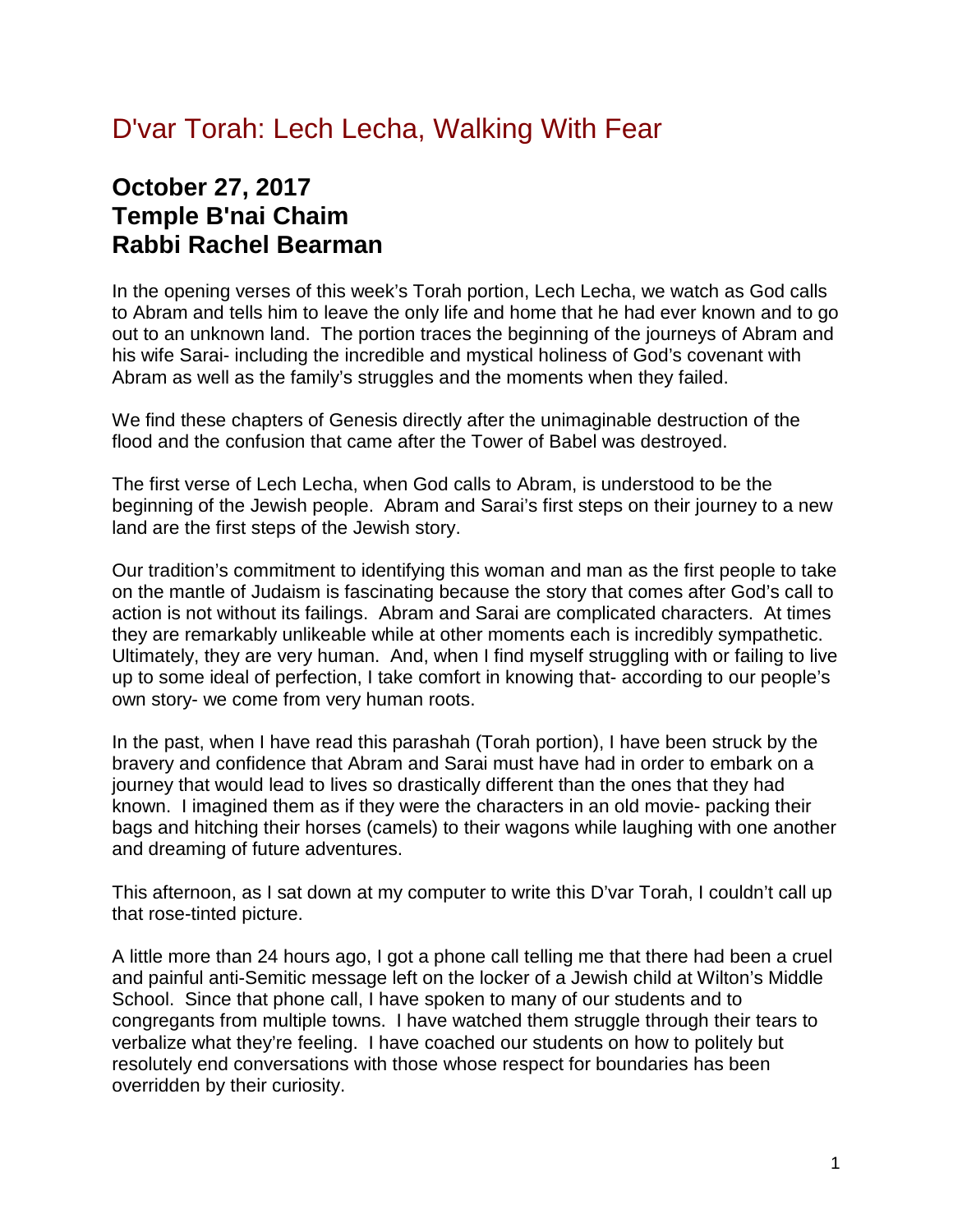At 9am this morning, I sat down next to my interfaith colleagues, town leaders, and school administrators and listened to the stories, feelings, and fears of members of our local community. I watched with pride as members of our congregation shared honestly and passionately with the hundreds of people whose outrage had motivated them to assemble. At noon, I met with representatives from the police force, town government, school administration, Anti-Defamation League, and our Interfaith Clergy Association to discuss everything from how we can best to serve those who are hurting right now to how we will work together as we move forward. The past twenty-four hours have been an emotional roller coaster for so many of us, and all of these experiences combined to make it impossible for me to imagine these first Jewish people as the happy-go-lucky optimists that they had always been in my mind.

Instead, when I sat down to write this D'var Torah, I couldn't help but wonder how much fear they must have been feeling. Abram, at least, gets to hear God's voice articulate this change in his destiny. I imagine that his fear of an unknown future would be tempered by the knowledge that his path had been chosen by a being far outside of his understanding. Sarai does not receive even that comfort. Instead, she hears of their new plans, their new lives, from her husband who can only assure her that he had been told by God's voice to completely upend their lives and to abandon the only home they had ever known.

Today, after listening to the fears of our members as well as those of others in the community, I was unable to imagine Abram and Sarai as anything less than terrified. But, when I shifted the framework for their journeys from excited anticipation to faithful fear, I realized that their vulnerability made their characters and their stories even more important- especially for our community on this Erev Shabbat.

Abram and Sarai, the two people who we identify as the father and mother of all Jewish people were scared. They were human and imperfect, and their faith did not keep them from feeling afraid.

The fact that they struggled so much and so consistently in the first few chapters of their journeys can be more easily understood if we imagine that each step was made with shaking feet. The fact that they were sometimes so unkind to one another makes more sense when we consider that they were battling with their individual insecurities and against their concerns for what the future might bring.

Abram and Sarai, the first Jewish people, lived lives that included fear. But, the most important lesson for us to learn is that their fear did not keep them from living. At the end of this week's portion, God tells Abram that he will- from that moment on- be known by the name Abraham. Sarai, similarly, also receives a new name and would from then on be called Sarah.

As I read these words this afternoon, I realized that these name changes do not come at moments when Abraham and Sarah have completely evolved into who they were destined to become. These name changes come in the **middle** of their journeys. God